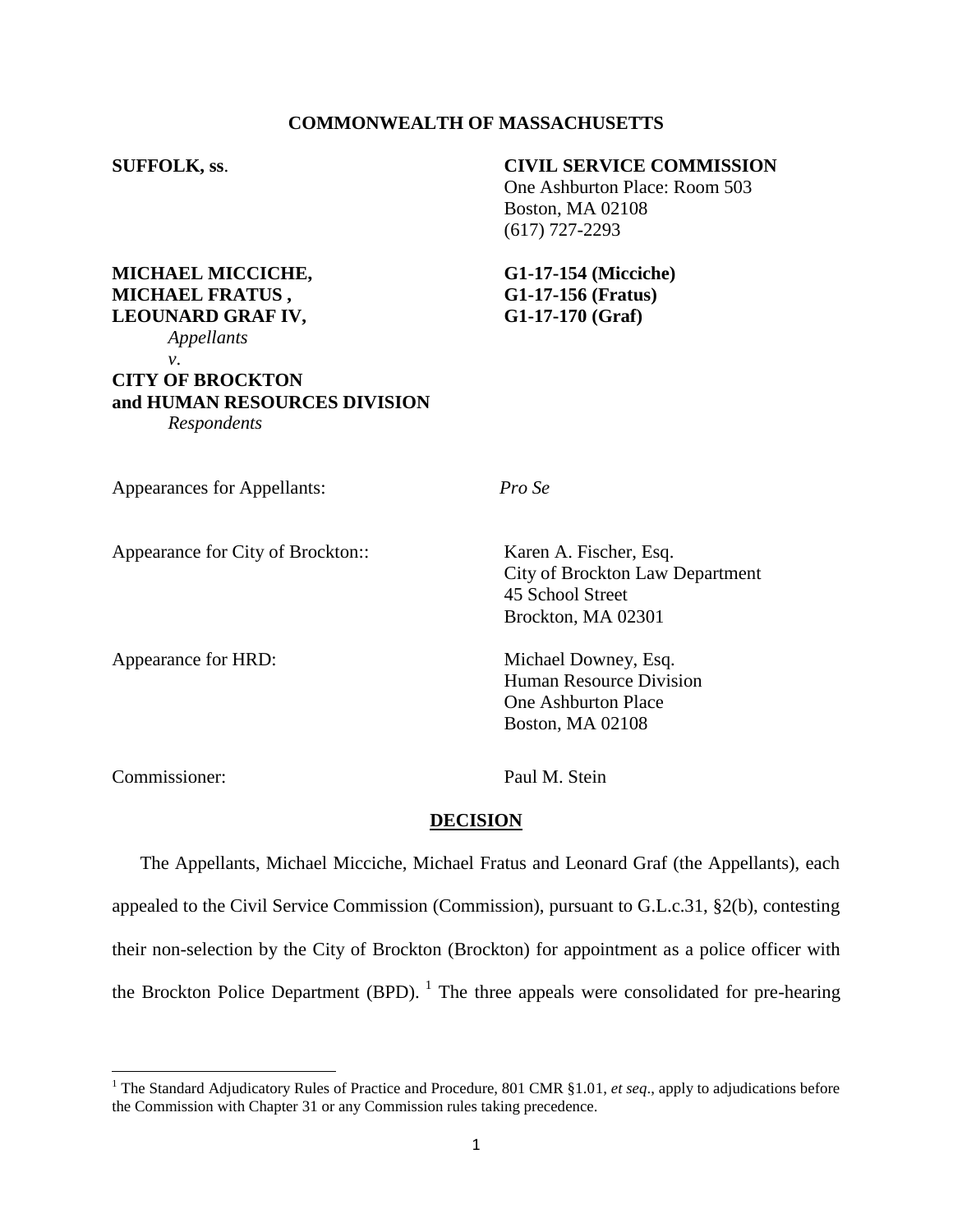purposes and the Massachusetts Human Resources Division (HRD) was added as a Respondent, as the three appeals presented common issues of fact and law in which HRD had an interest.

The gravamen of these appeals concerns the effect of the federal court "Consent Decree" entered in the cases of NAACP v. Beecher and Castro v. Beecher, which requires certain municipalities to use a modified form of certification when filling certain civil service public safety positions, intended to rectify a past pattern of discrimination in hiring certain minorities (Black and Hispanic) that the federal court had determined to have existed in those communities. Brockton is one of these "Consent Decree Communities" that remains under the terms of the federal court Consent Decree.

Until recently, the Consent Decree required that, in issuing a certification for hiring candidates for positions subject to the Consent Decree, HRD was required to follow a "3-1 formula" (placing the highest scoring minority candidate at the top of the certification, followed by the three highest ranking nonminority candidates, followed by the next highest scoring minority candidate, then the three next highest scoring non-minorities, etc.). If a minority candidate did not sign willing to accept appointment, the next highest scoring minority would be moved up into that minority slot, so that the " $2n+1$ " civil service formula for hiring prescribed by HRD would always have a 3-1 ratio to the extent possible.

In September 2017, on motion of the parties in the federal court action, the Consent Decree was modified to provide that HRD had the option to continue to apply the "3-1 formula" or to use the regular, unmodified "rank order" from the civil service eligible list, whichever HRD determined was "more advantageous" to minority candidates. The reason for this modification was a determination that, in some municipalities, application of the original 3-1 certification ratios, at times, had the unintended effect of moving some qualified minority candidates down,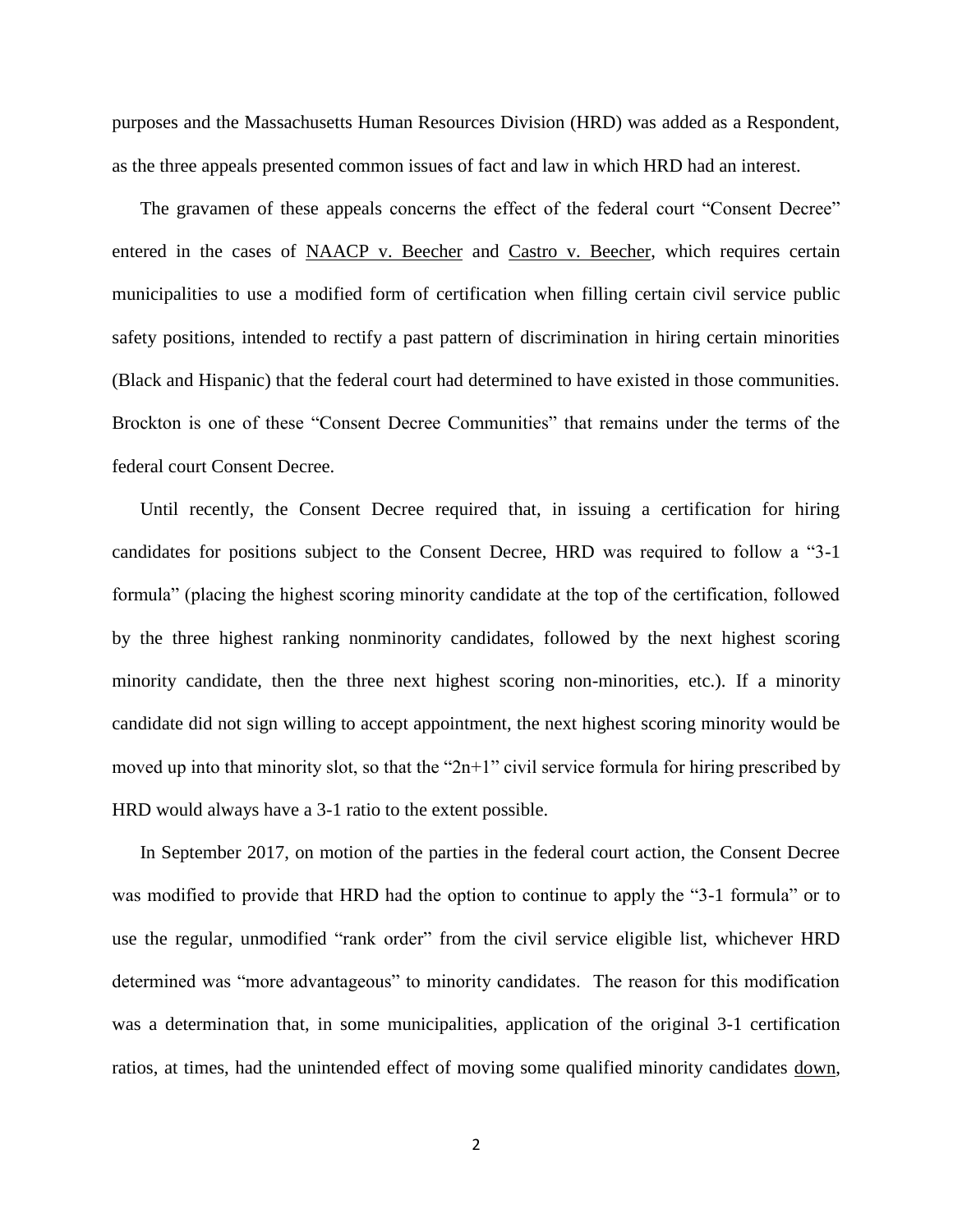rather than up, putting them below their place on the list based on their "rank order" scores, i.e.., due to the 3-1 mandate, some minority candidates who had actually received higher scores than some non-minority candidates would up below those lower scoring non-minority candidates.

In March 2017, Brockton began the process for hiring 11 permanent full-time police officers, and HRD issued a certification to Brockton, applying the "rank order" method of compliance with the Consent Decree, determining that the rank order method was more advantageous to minorities than the 3-1 formula method. Using the certification provided by HRD, Brockton proceeded to hire 11 candidates, 10 of which were minorities. By moving up minority candidates into slots originally filled by other minorities whenever a minority did not sign willing to accept, non-minority candidates with higher scores were correspondingly bumped lower on the certification. Thus, this process allowed minority candidates with a lower "rank" order" score to move ahead of a higher "rank order" scoring non-minority candidate.

As a result of the modified process, each of the Appellants, whose "rank order" score was higher than some of the hired minority candidates, would have been considered "bypassed" under the traditional interpretation of the "rank order" system. Under the modified Consent Decree approach used by HRD, however, they, found themselves out of contention and, technically, were deemed by HRD and Brockton not to have been "bypassed", because of the way that HRD had modified the "rank order" list to comply with what it understood the Consent Decree required. They each claimed to be aggrieved by the modified method used to appoint 11 Brockton police officers and that their non-selection was a bypass under civil service law.

The Commission held a series of pre-hearing conferences on August 25, 2017, September 12, 2017 and October 13, 2017, at which time the Commission explored the issues at length with the Appellants, Brockton and HRD. As the principal tension between the Consent Decree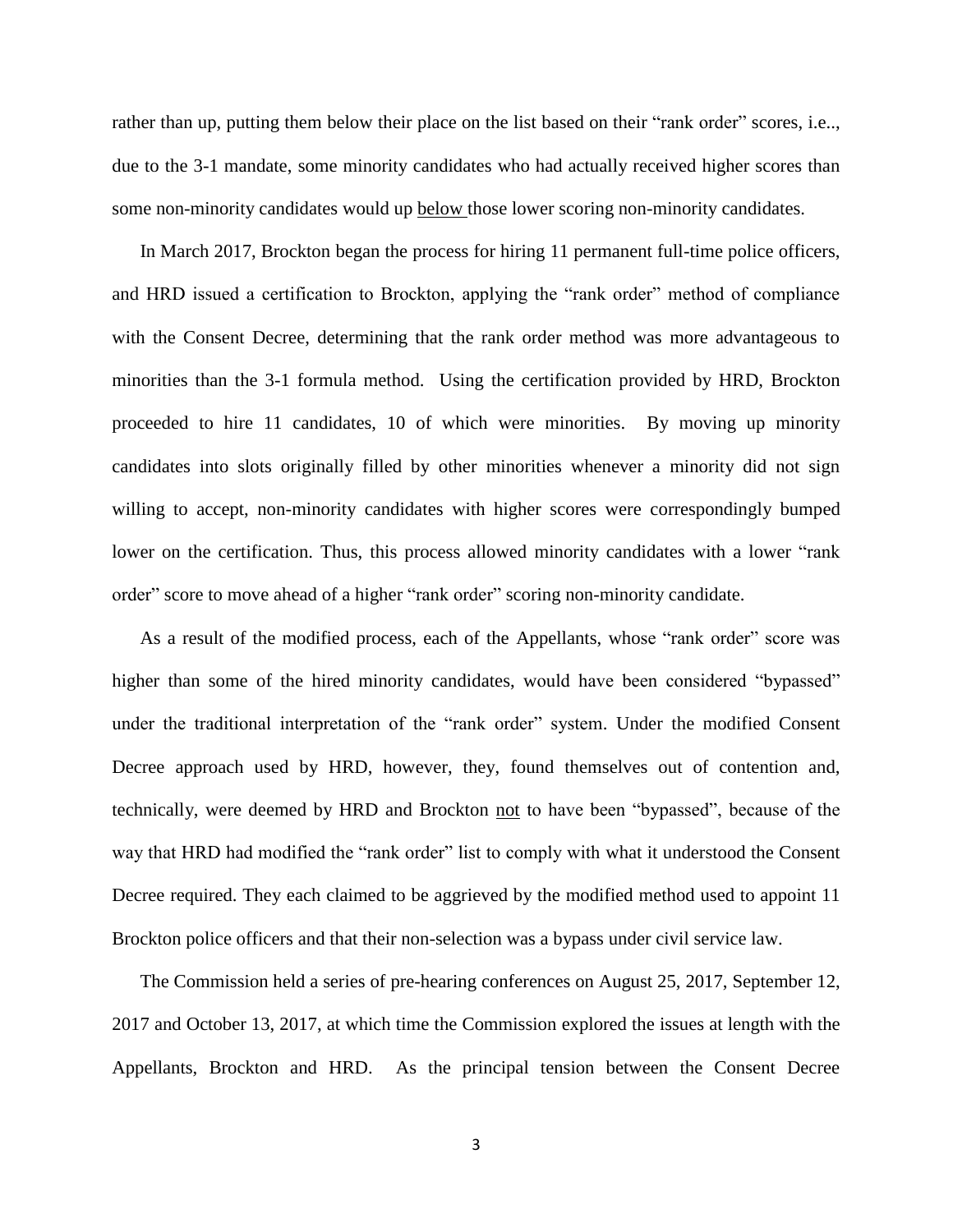requirements and traditional civil service law and rules appeared to be a matter, at least initially, for consideration by the parties in the federal court proceedings, which HRD represented was ongoing, a further status conference was scheduled and, eventually, continued until November 16, 2017.

On November 10, 2017, Brockton informed the Commission that it had given conditional offers of employment to all three Appellants, each of them had passed the pre-academy screenings, and all three have been accepted into the police academy scheduled this upcoming January 2018 in Plymouth. Based on this development, the November 16, 2017 status conference was cancelled.

As a result of the action taken by Brockton, there is no further relief that could be granted to the Appellants that has not already been provided to them. Accordingly, the Appellants' appeals have become moot and, acting pursuant to 801 C.M.R.  $1.01(7)(g)$ , the appeals of Michael Micciche (G1-17-154), Michael Fratus (G1-17-156) and Leonard Graf (G1-17-170) are hereby

*dismissed*.

Civil Service Commission /s/ *Paul M. Stein* Paul M. Stein Commissioner

By vote of the Civil Service Commission (Bowman, Chairman; Camuso, Ittleman, Stein & Tivnan, Commissioners) on December 7, 2017.

Either party may file a motion for reconsideration within ten days of the receipt of this Commission order or decision. Under the pertinent provisions of the Code of Mass. Regulations, 801 CMR 1.01(7)(l), the motion must identify a clerical or mechanical error in this order or decision or a significant factor the Agency or the Presiding Officer may have overlooked in deciding the case. A motion for reconsideration does not toll the statutorily prescribed thirty-day time limit for seeking judicial review of this Commission order or decision.

Under the provisions of G.L c. 31, § 44, any party aggrieved by a final decision or order of the Commission may initiate proceedings for judicial review under G.L. c. 30A, § 14 in the superior court within thirty (30) days after receipt of such order or decision. Commencement of such proceeding shall not, unless specifically ordered by the court, operate as a stay of the Commission's order or decision. After initiating proceedings for judicial review in Superior Court, the plaintiff, or his / her attorney, is required to serve a copy of the summons and complaint upon the Boston office of the Attorney General of the Commonwealth, with a copy to the Civil Service Commission, in the time and in the manner prescribed by Mass. R. Civ. P. 4(d).